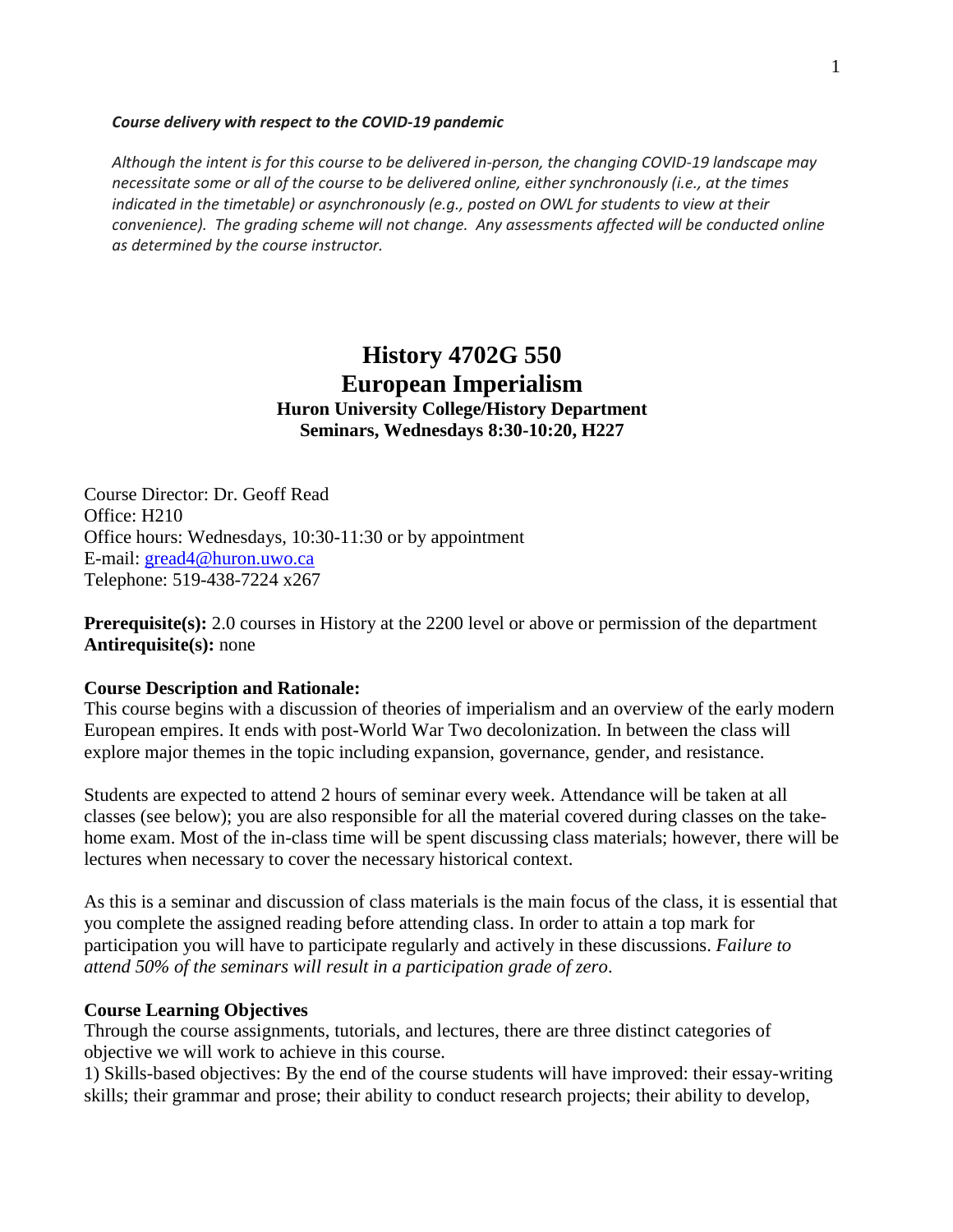discuss, and defend their ideas in group settings; their ability to lead groups of people in pursuit of a common goal or exercise; their ability to work with a partner; their critical and analytical thinking; their ability to read texts critically; their ability to organize their time.

2) Content-based objectives: By the end of the course, students will have at least a good understanding of modern European imperialism. They should also have a working knowledge of theories of imperialism and the scholarly debates within the field. Students will also learn the historical details and perspectives covered in the course material.

3) Global-learning-based objectives: By the end of the course, students will have been exposed to material that should allow them to think about the world differently. In particular, students should have a better understanding of the impact of European imperialism on global history, which should, in turn, provide them with some historical context for understanding the contemporary world.

### **Required Texts (available at the bookstore):**

Students are not required to buy any books for this course; all course materials are available through OWL.

### **Grade Breakdown:**

| <b>Essay Proposal</b>                    |     | 10% $*$ 26 January            |
|------------------------------------------|-----|-------------------------------|
| Essay                                    |     | $25\%$ * 16 March             |
| Primary Document Video 15% * 16 February |     |                               |
| Take-Home Exam                           | 25% | * Examination period          |
| Participation                            | 25% | (update provided 16 February) |

### **Details of Assignments and course components:**

### **Essay Proposal (26 January)**

Students will write a 1-2 page proposal with bibliography for their chosen essay topic. This will allow students to receive feedback on their topic and progress well in advance of the due date for the essay.

## **Essay (16 March)**

Students will write an essay on a topic relevant to the course. Students are encouraged to develop their own essay topic. It is advisable, however, for students to discuss their ideas with the instructor before investing too much time and effort. More guidance and a handout will be provided in class. Length: 12-15 double-spaced pages.

## **Primary Document Video (with a partner) (16 February)**

The professor will distribute a list of primary documents related to the class material. You must submit a video presentation 15-20 minutes long, which introduces the document, sets it in its historical context, and explains its historical significance. The documents themselves are available on or via the OWL site.

## **Participation**

Participation will be graded at every class in the following manner. Students will receive a grade out of 10 for each day. They will receive 3/10 for attendance and 7/10 for the quality of their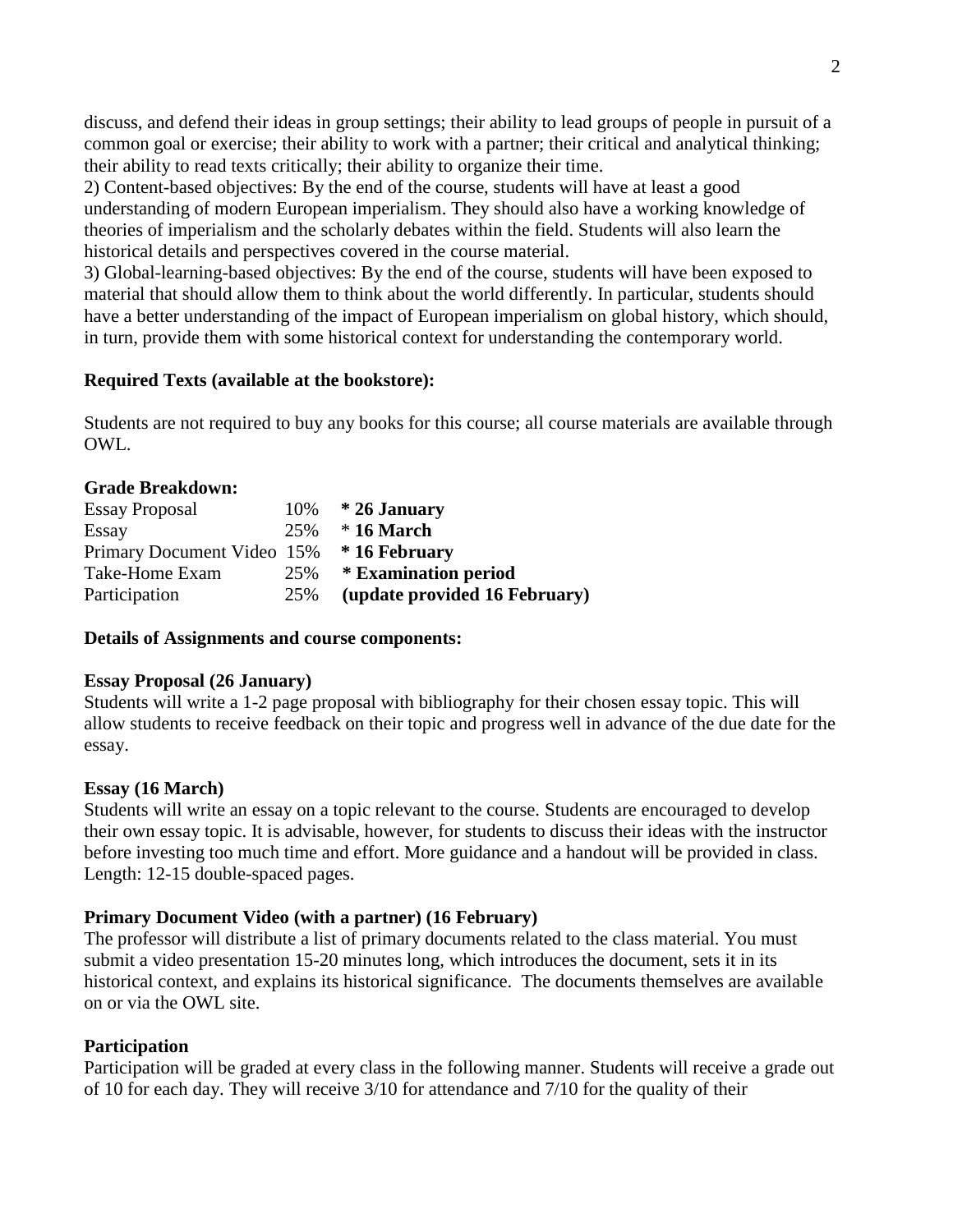participation in lectures and class discussions (or equivalent activities). For lectures participating includes 1) asking questions 2) paying attention 3) answering questions from the instructor. For discussions participation includes 1) contributing to the discussion through comments, by answering questions, or by debating with classmates 2) listening actively to classmates' contributions 3) asking questions.

## **Take-Home Exam (examination period)**

Students will write a take-home exam, with clear page limits, on the course material. The exam will be due during the examination schedule and will cover the entirety of the course.

# **RULES AND REGULATIONS**

The History Department has specified that:

1. All essays are to be submitted in hard copy, typed and double-spaced on substantial white paper.

2. Footnotes, endnotes and bibliographies are to be prepared according to the Departmental Guide (which follows).

3. Late marks are calculated on the paper copy submitted to the instructor or in the Essay Drop Box. Late penalties are calculated according to calendar day, including Saturdays.

4. In first and second year courses lateness will be penalized as follows: First day late -- 3 marks deduction. Each subsequent calendar day late -- 2 marks per day deduction.

5. Third and fourth year seminars will be penalized for lateness at the rate of half a grade (5%) per day.

6. No paper or seminar will be accepted if it is more than seven calendar days late.

7. Extensions will only be given for assignments worth more than 10% with medical documentation submitted through Academic Counseling.

8. Students must complete the written assignments worth more than 10% to pass essay courses. If the written assignments are not handed in, the default grade will be 48% or the cumulative average of the student, whichever is lower.

# **Guide to Footnotes and Bibliographies: Huron History Department**

Footnotes have several purposes in a history paper:

- 1- They acknowledge your use of other peoples' opinions and ideas.
- 2- They allow the reader to immediately find your reference.
- 3- They give authority for a fact which might be questioned.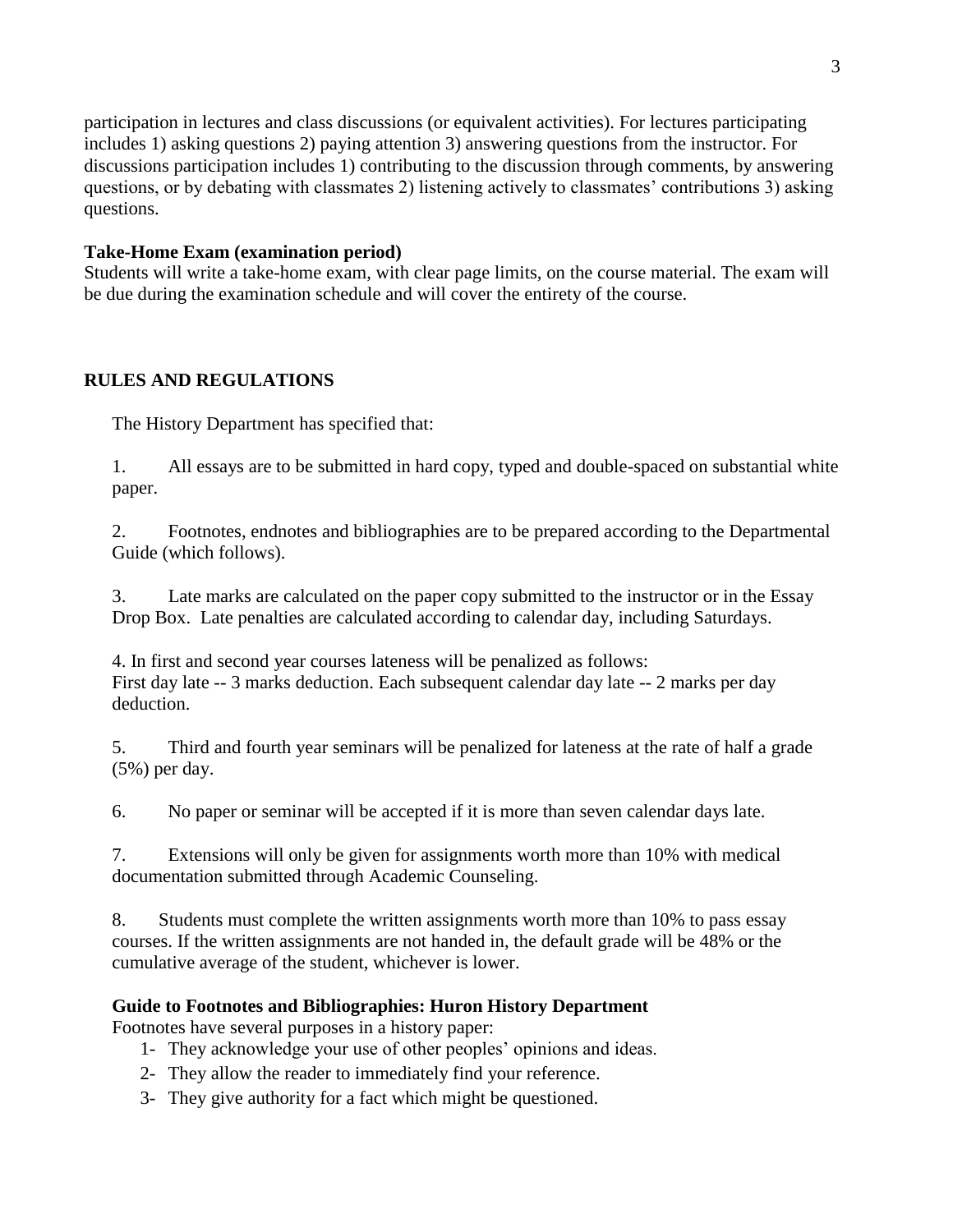4- They tell the reader when a source was written.

Footnotes can appear either at the bottom of the page or collected together at the end of the essay where they are referred to as endnotes. The numeral indicating the footnotes should come at the end of the quotation or the sentence, usually as a superscript. <sup>1</sup>

A footnote gives four main pieces of information which are set off by commas in the following order:

- 1. Author (surname *after* initials or first name),
- 2. Title
	- o The title of a book is underlined or written in *italics*.
	- o The title of an article is put within quotation marks, followed by the periodical in which it was published, underlined or in *italics*
	- o Place and date of publication in parentheses ( ),
	- o A fuller reference will include the publisher after the place of publication.
	- o Article citations do not include the place of publication and publisher.
- 3. Page number (including volume number if necessary)

For example:

<sup>1</sup>J.M.S. Careless, *Canada, A Story of Challenge* (Toronto, Macmillan Co. of Canada, 1970), 207.

<sup>2</sup>Basil Davidson, "Questions about Nationalism", *African Affairs* 76 (1977), 42.

In subsequent references, a shorter reference can be used. It should include the author's last name, a meaningful short title, and page numbers. For example:

<sup>3</sup>Careless, *Canada*, 179-206.

Where the reference is *exactly* the same as the preceding one, the Latin abbreviation *ibid*. can be used; where it is the same, but the page number is different, use *ibid*., followed by the relevant page number. However, the short title form is preferable for subsequent references and the use of other Latin abbreviations such as *op.cit*. is not recommended.

Examples:

 $\overline{a}$ 

a) for a book by a single author: Author, title (place of publication: press, year), p#. Elizabeth Wilson, *Shostakovich: A Life Remembered* (Princeton: Princeton University Press, 1994), 324.

b) for an article in a book that has chapters by different people: Author, "title of chapter," in title of book, ed. editor's name (place of publication: press, year), total pages of article, page number you are referencing.

Elizabeth Heinemann, "The Hour of the Woman: Memories of Germany's `Crisis Years' and West German National Identity," in *The Miracle Years: A Cultural History of West* 

<sup>&</sup>lt;sup>1</sup> They should be in Arabic, not Roman numerals or letters.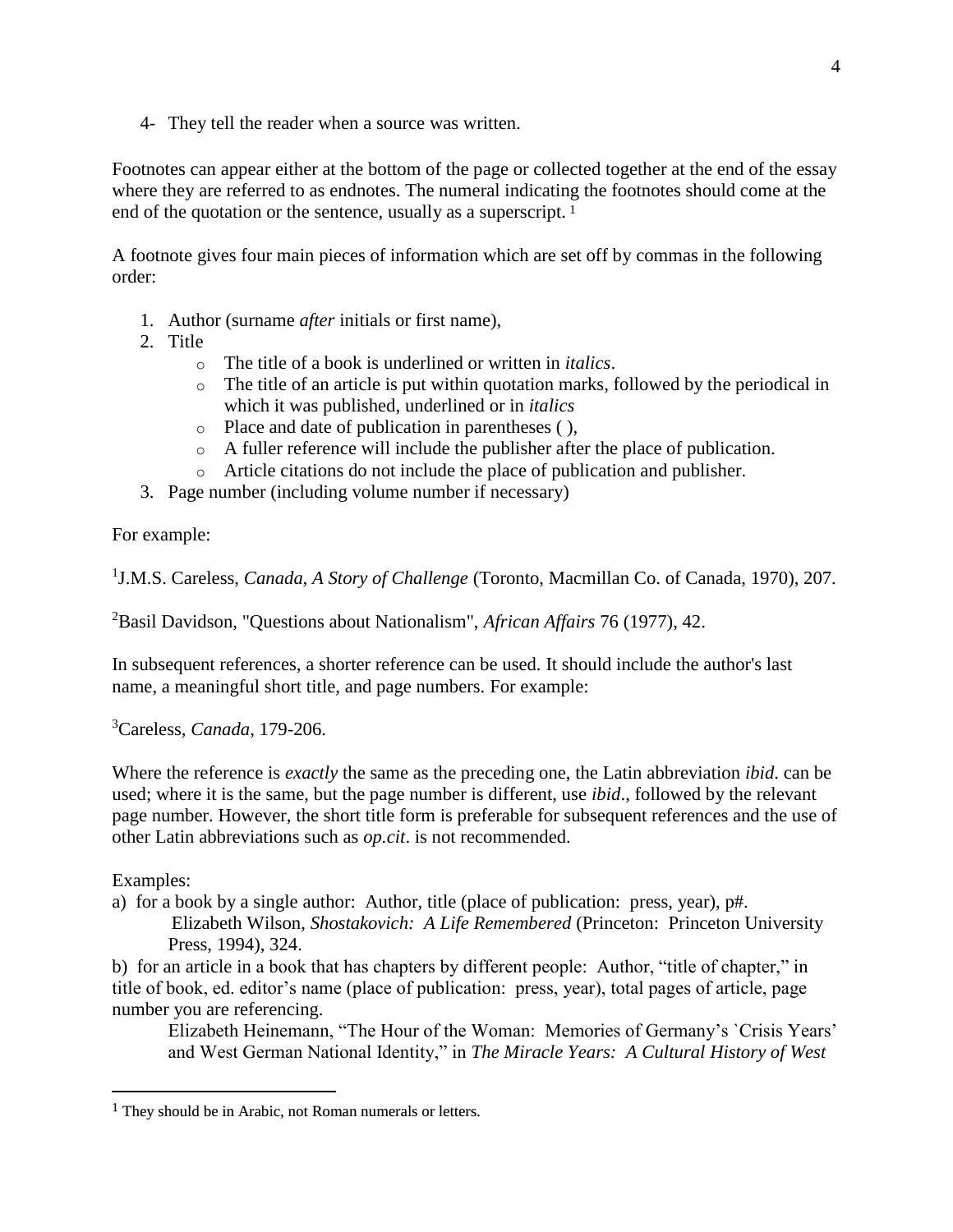*Germany, 1949-1968*, ed. Hanna Schissler (Princeton: Princeton University Press, 2001), 21-56, 34.

c) for an article in a journal, magazine, or newspaper: Author, "title of article," title of periodical, vol. # , issue # (year): total pages, the page you are referencing.

Gale Stokes, "The Social Origins of East European Politics," *Eastern European Politics and Societies* 1, 1 (1987): 30-74, 65.

d) for an old work that has been reissued: Try to find a way to include the original publication date somewhere. The easiest method is to use brackets.

Sigmund Freud, *The Interpretation of Dreams*. Trans. and ed. James Strachey (New York: Avon Books, 1965 [1900]), 175.

## **Bibliography**

.

All the works you consulted, not just those cited in the footnotes, should be included in the bibliography. You may be required to prepare an annotated bibliography, in which you comment on the contents, utility, or worth of each source. If so, make sure you understand what the instructor expects, in particular the length as well as the nature of each annotation.

Generally, list the sources in alphabetical order, by author. The format for a bibliography is similar to that for footnotes, except that the author's surname *precedes* the other names and initials, periods instead of commas are used to divide the constituent parts, publication data is not put in brackets, and pages numbers are not included except in the case of articles where the full page reference is necessary. For example:

Careless, J.M.S. *The Union of the Canadas. The Growth of Canadian Institutions 1841-1857*. Toronto: McClelland and Stewart, 1967.

Davidson, Basil. "Questions about Nationalism". *African Affairs* 76 (1977), 39-46.

Sources: University of Toronto Guide to Undergraduate Essays.

[Http://www.history.utoronto.ca/undergraduate/essays.html#footnotes.](http://www.history.utoronto.ca/undergraduate/essays.html#footnotes) Accessed October 22, 2012.

Professor Julie Hessler's Guide to Footnotes: [http://darkwing.uoregon.edu/~hessler/.](http://darkwing.uoregon.edu/~hessler/) Accessed October 22, 2012.

### **Note on Extensions**

Extensions will normally be granted to those students who can demonstrate, by providing documentation (eg: other course syllabi) over a week in advance of the due date, that they have multiple assignments due the same day or week. Such extensions can be for as much as but not more than two weeks depending on the circumstances involved. For extensions of more than two weeks, medical documentation will be required as noted above under "late penalties." Note that because of the collaborative nature of many of our assignments, students are strongly encouraged to get their work in on time.

### **Plagiarism**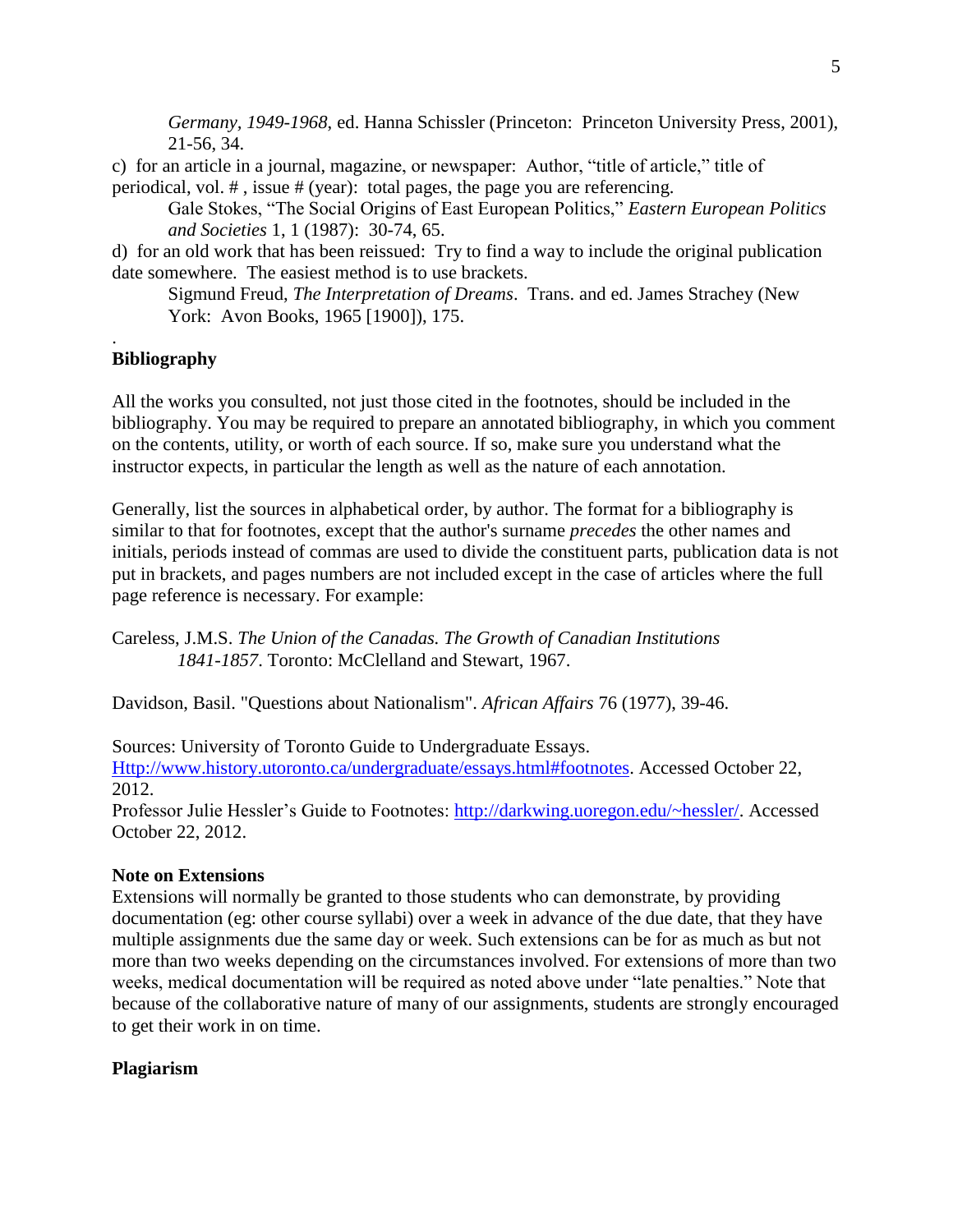Students must write their own essays and must write them exclusively for this course. Essays written for, or adapted from, other courses will not be acceptable. Essays test students' ability to do research and to communicate the results of that research in their own words. To represent the ideas of another as one's own is plagiarism. Plagiarism can involve the uncredited use of another's ideas or the borrowing, without quotation marks, of another's words. If asked to do so, students must provide notes for all the material derived from their research, and, if they use someone else's words, they must place those words within quotation marks. Misrepresentation and plagiarism are serious academic offences. *Students are required to keep copies of all their research notes and to keep all their drafts. I may ask students to produce this material; those unable to do so will receive a grade of zero on the essays involved.*

### **Seminar Topics and Reading Assignments (L denotes a lecture topic for the day as well; R denotes the reading or readings for the week):** *Dates are subject to change.*

### **Week 1**

Jan 5, Introduction to the course L. European Imperialism from the Crusades to Napoleon.

#### **Week 2**

Jan. 12, Theories of Imperialism

L. Survey of Theories of Imperialism

R.

 Alfred W. Crosby, "Preface to the New Edition," "Prologue," and chapter 4, "The Fortunate Isles," in his *Ecological Imperialism: The Biological Expansion of Europe,*  900-1900 2<sup>nd</sup> ed. (Cambridge: Cambridge University Press, 2004), xv-xx, 1-7, 70-103.

### **Week 3**

Jan. 19, The birth of the Modern Empires

L. The French Revolution and  $19<sup>th</sup>$  Century Imperial Expansion

 R. Girard, Philippe R. "Liberté, Égalité, Esclavage: French Revolutionary Ideals and the Failure of the Leclerc Expedition to Saint-Domingue." *French Colonial History* 6 (2005): 55-78.

### **Week 4 – Essay Proposals Due**

Jan 26, Orientalism and Its Effects

- R. Adrian S. Wisnicki, "Charting the Frontier: Indigenous Geography, Arab-Nyamwezi Caravans, and the East African Expedition of 1856-59," *Victorian Studies* 51, 1 (Autumn 2008): 103-137.
- Jones, Graham M. "Modern Magic and the War on Miracles in French Colonial Culture," *Comparative Studies in Society and History* 52, 1, 66-99.

### **Week 5**

Feb 2, The New Imperialism

L. The New Imperialism and its Effects

R.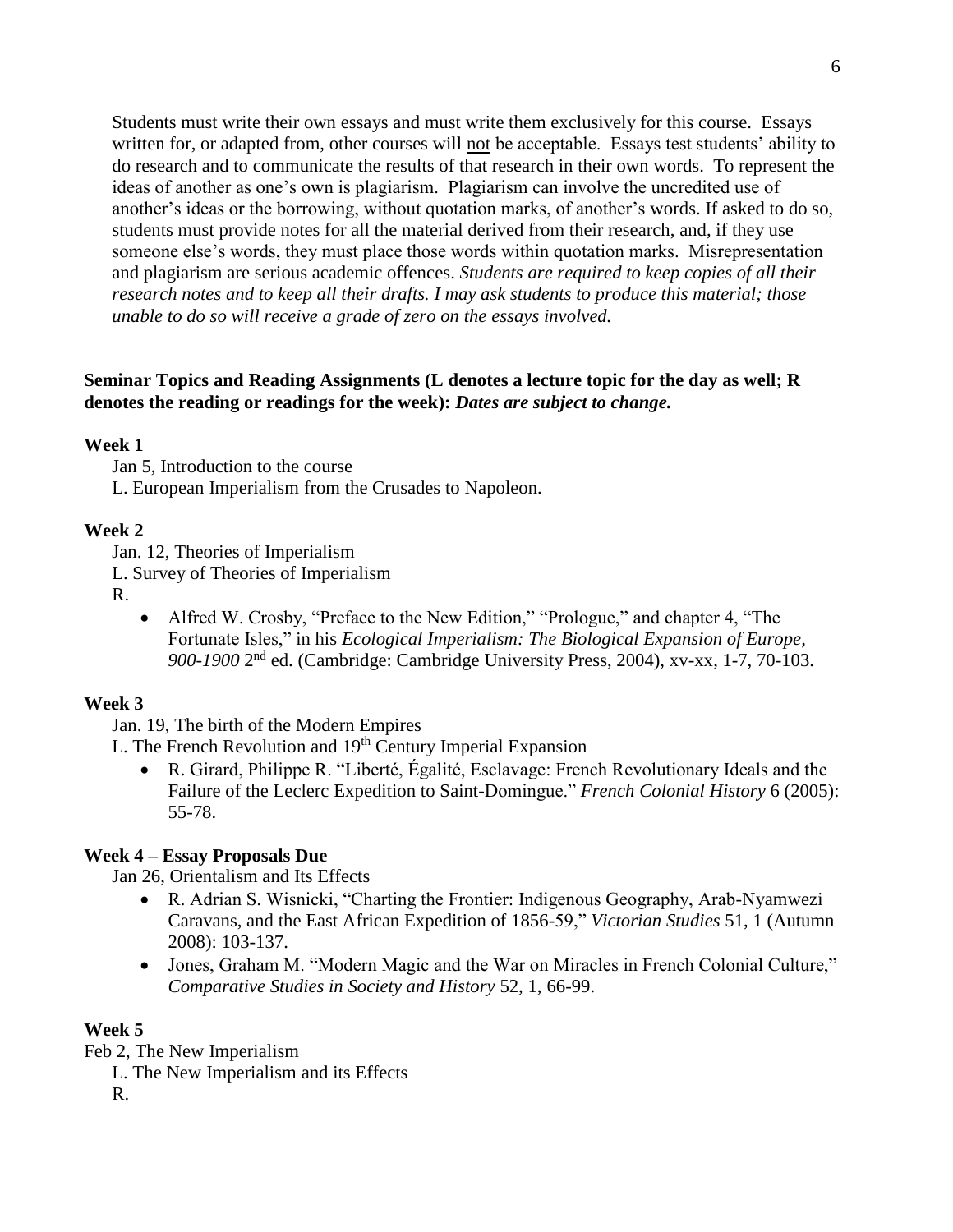Geoff Read and R. Todd Webb, "'The Catholic Mahdi of the North West': Louis Riel and the Métis Resistance in Trans-Atlantic and Imperial Context," *Canadian Historical Review* 93, 2 (June 2012): 171-195.

### **Week 6**

Feb 9, Resistance, Violence, and Imperial Rule I

L. How Violent was Imperial Rule?

R.

 Geoff Read, "The Return of N'Guyen Van Binh: Exile and Injustice in the French Empire, 1866-1876," *Historical Reflections/Réflexions Historiques* 46, 2 (Summer 2020): 25-42.

### **Week 7 \*Students will be given an update on their participation grades. \* Primary Document Videos are Due**

Feb. 16, Resistance, Violence, and Imperial Rule II

R.

- Michael G. Vann, "Of Pirates, Postcards, and Public Beheadings: The Pedagogic Execution in French Colonial Indochina," *Historical Reflections/Réflexions Historiques* 36, 2 (Summer 2010): 39-58.
- Ruth Ginio, "French Officers, African Officers, and the Violent Image of African Colonial Soldiers," *Historical Reflections/Réflexions Historiques* 36, 2 (Summer 2010): 59-75.

## **Week 8 - No classes – reading week.**

## **Week 9**

March 2, Masculinity and Imperialism

 Edward Berenson, Chapter 1, "Henry Morton Stanley and the New Journalism," and chapter 4, "The Stanley Craze," in his *Heroes of Empire: Five Charismatic Men and the Conquest of Empire* (Berkeley: University of California Press, 2011), 22-48, 122-165.

## **Week 10**

March 9, Colonial Nationalism: Non-Violence and India

L. Colonial Nationalisms: Patterns

R.

 Maria Misra, "Sergeant-Major Gandhi: Indian Nationalism and Non-Violent 'Martiality'," *Journal of Asian Studies* 73, 3 (August 2014): 689-709.

## **Week 11 \* Essays Due**

March 16, Colonial Nationalism, Decolonization, and Violence L. Film: *Outside the Law (Hors de la loi)*

## **Week 12**

March 23, Decolonization in a Cold War Context: The Case of the Congo L. The Congo Crisis R. There is no reading. We will discuss *Outside the Law*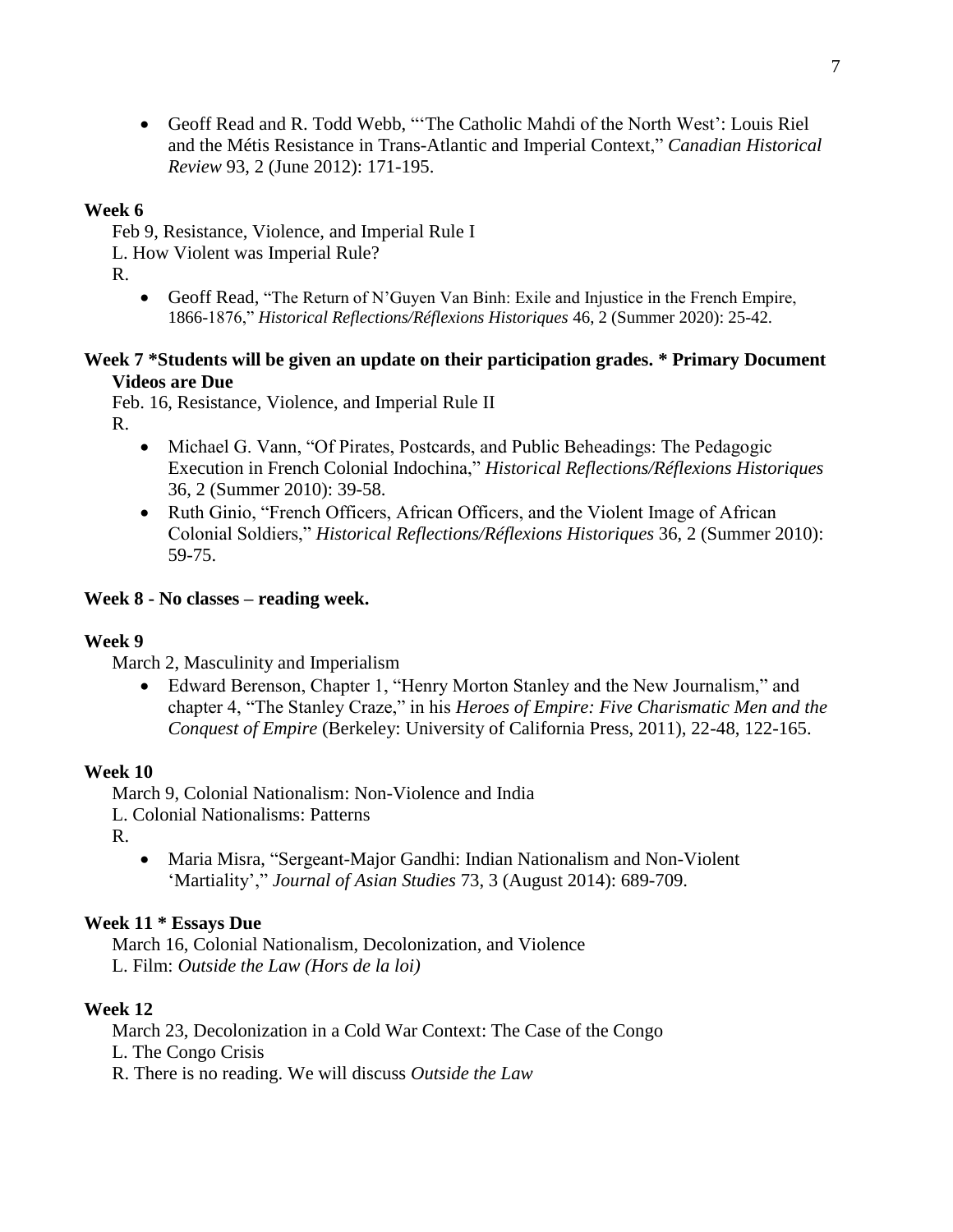### **Week 13**

March 30, Neo-Imperialism **\* The take-home exam will be distributed** R.

- Gordon Cumming, "Transposing the 'Republican' Model: A Critical Appraisal of France's Historic Mission in Africa," *Journal of Contemporary African Studies* 23, 2 (May 2005): 233-252.
- Martin J. Wiener, "The Idea of 'Colonial Legacy' and the Historiography of Empire," *The Journal of the Historical Society* 13, 1 (March 2013): 1-32.



## **Appendix to Course Outlines: Academic Policies & Regulations 2021 - 2022**

#### **Mandatory Use of Masks in Classrooms**

Students will be expected to wear triple layer non-medical masks at all times in the classroom as per Huron policy and public health directives. Students are now permitted to drink water in class by lifting and replacing the mask each time a drink is taken. Students will be able to eat and drink outside of the classroom during scheduled breaks.

Students unwilling to wear a mask as stipulated by Huron policy and public health directives will be referred to the Dean's Office, and such actions will be considered a violation of the Huron Student Code of Conduct.

### **Pandemic Contingency**

In the event of a COVID-19 resurgence during the course that necessitates the course delivery moving away from face-to-face interaction, all remaining course content will be delivered entirely online, typically using a combination of synchronous instruction (i.e., at the times indicated in the timetable) and asynchronous material (e.g., posted on OWL for students to view at their convenience). Any remaining assessments will also be conducted online at the discretion of the course instructor. In the unlikely event that changes to the grading scheme are necessary, these changes will be clearly communicated as soon as possible.

### **Student Code of Conduct**

Membership in the community of Huron University College and Western University implies acceptance by every student of the principle of respect for the rights, responsibilities, dignity and well-being of others and a readiness to support an environment conducive to the intellectual and personal growth of all who study, work and live within it. Upon registration, students assume the responsibilities that such registration entails. While in the physical or online classroom, students are expected to behave in a manner that supports the learning environment of others. Please review the Student Code of Conduct at: [https://huronatwestern.ca/sites/default/files/Res%20Life/Student%20Code%20of%20Conduct%20-](https://huronatwestern.ca/sites/default/files/Res%20Life/Student%20Code%20of%20Conduct%20-%20Revised%20September%202019.pdf) [%20Revised%20September%202019.pdf.](https://huronatwestern.ca/sites/default/files/Res%20Life/Student%20Code%20of%20Conduct%20-%20Revised%20September%202019.pdf)

### **Prerequisite and Antirequisite Information**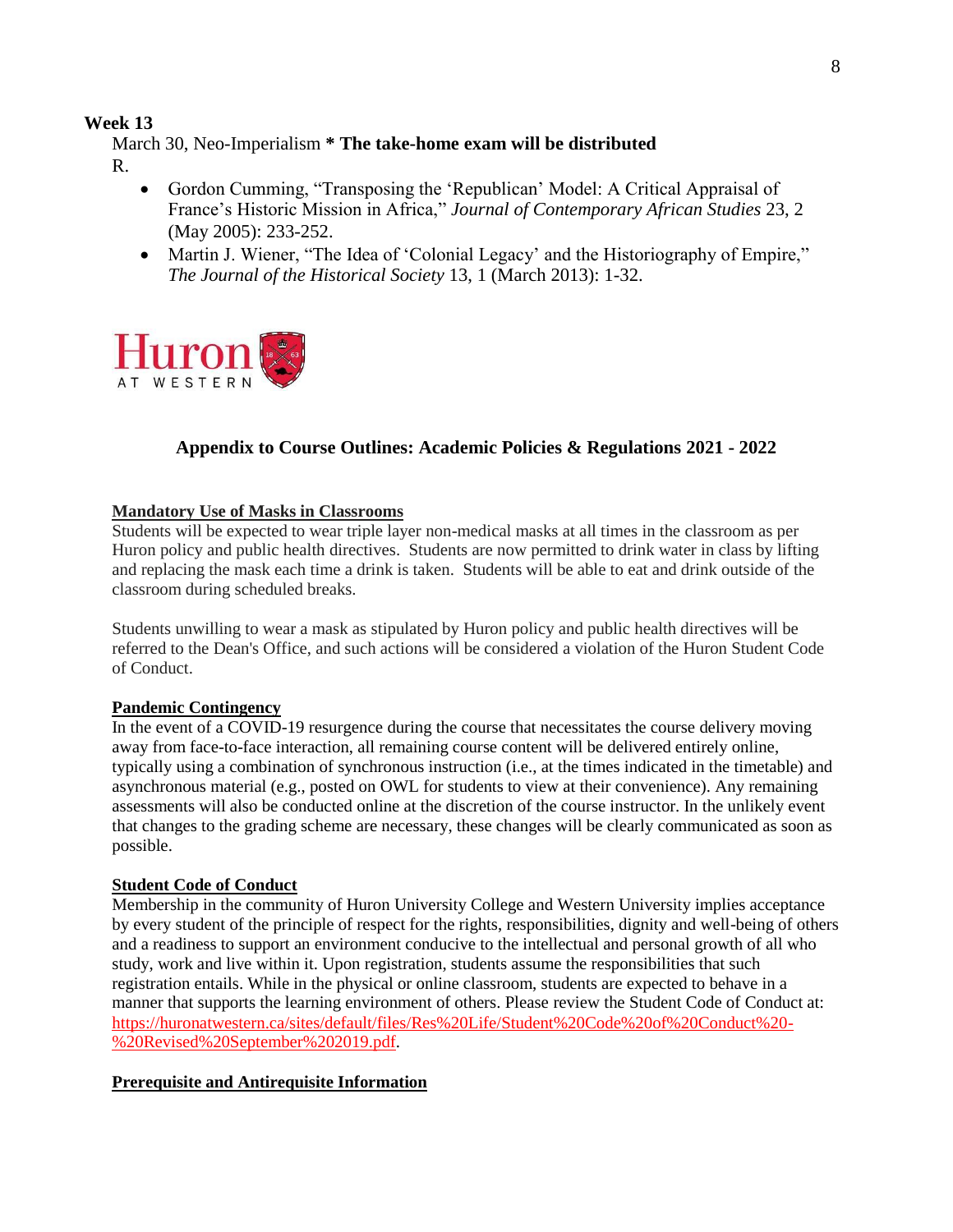Students are responsible for ensuring that they have successfully completed all course prerequisites and that they have not completed any course antirequisites. Unless you have either the requisites for this course or written special permission from your Dean to enroll in it, you may be removed from this course and it will be deleted from your record. This decision may not be appealed. You will receive no adjustment to your fees in the event that you are dropped from a course for failing to have the necessary prerequisites.

#### **Attendance Regulations for Examinations**

A student is entitled to be examined in courses in which registration is maintained, subject to the following limitations:

- 1) A student may be debarred from writing the final examination for failure to maintain satisfactory academic standing throughout the year.
- 2) Any student who, in the opinion of the instructor, is absent too frequently from class or laboratory periods in any course will be reported to the Dean of the Faculty offering the course (after due warning has been given). On the recommendation of the Department concerned, and with the permission of the Dean of that Faculty, the student will be debarred from taking the regular examination in the course. The Dean of the Faculty offering the course will communicate that decision to the Dean of the Faculty of registration.

Review the policy on Attendance Regulations for Examinations here: [https://www.uwo.ca/univsec/pdf/academic\\_policies/exam/attendance.pdf.](https://www.uwo.ca/univsec/pdf/academic_policies/exam/attendance.pdf)

#### **Statement on Academic Offences**

Scholastic offences are taken seriously and students are directed to read the appropriate policy, specifically, the definition of what constitutes a Scholastic Offence, at the following website: [https://www.uwo.ca/univsec/pdf/academic\\_policies/appeals/scholastic\\_discipline\\_undergrad.pdf.](https://www.uwo.ca/univsec/pdf/academic_policies/appeals/scholastic_discipline_undergrad.pdf) The appeals process is also outlined in this policy as well as more generally at the following website: [https://www.uwo.ca/univsec/pdf/academic\\_policies/appeals/appealsundergrad.pdf.](https://www.uwo.ca/univsec/pdf/academic_policies/appeals/appealsundergrad.pdf)

### **Turnitin.com**

All required papers may be subject to submission for textual similarity review to the commercial plagiarism detection software under license to the University for the detection of plagiarism. All papers submitted for such checking will be included as source documents in the reference database for the purpose of detecting plagiarism of papers subsequently submitted to the system. Use of the service is subject to the licensing agreement, currently between The University of Western Ontario and Turnitin.com [\(http://www.turnitin.com\)](http://www.turnitin.com/).

### **Statement on Use of Electronic Devices**

It is not appropriate to use electronic devices (such as, but not limited to, laptops, cell phones) in the classroom for non-classroom activities. Such activity is disruptive and distracting to other students and to the instructor, and can inhibit learning. Students are expected to respect the classroom environment and to refrain from inappropriate use of technology and other electronic devices in class.

### **Statement on Use of Personal Response Systems ("Clickers")**

Personal Response Systems ("clickers") may be used in some classes. If clickers are to be used in a class, it is the responsibility of the student to ensure that the device is activated and functional. Students must see their instructor if they have any concerns about whether the clicker is malfunctioning. Students must use only their own clicker. If clicker records are used to compute a portion of the course grade: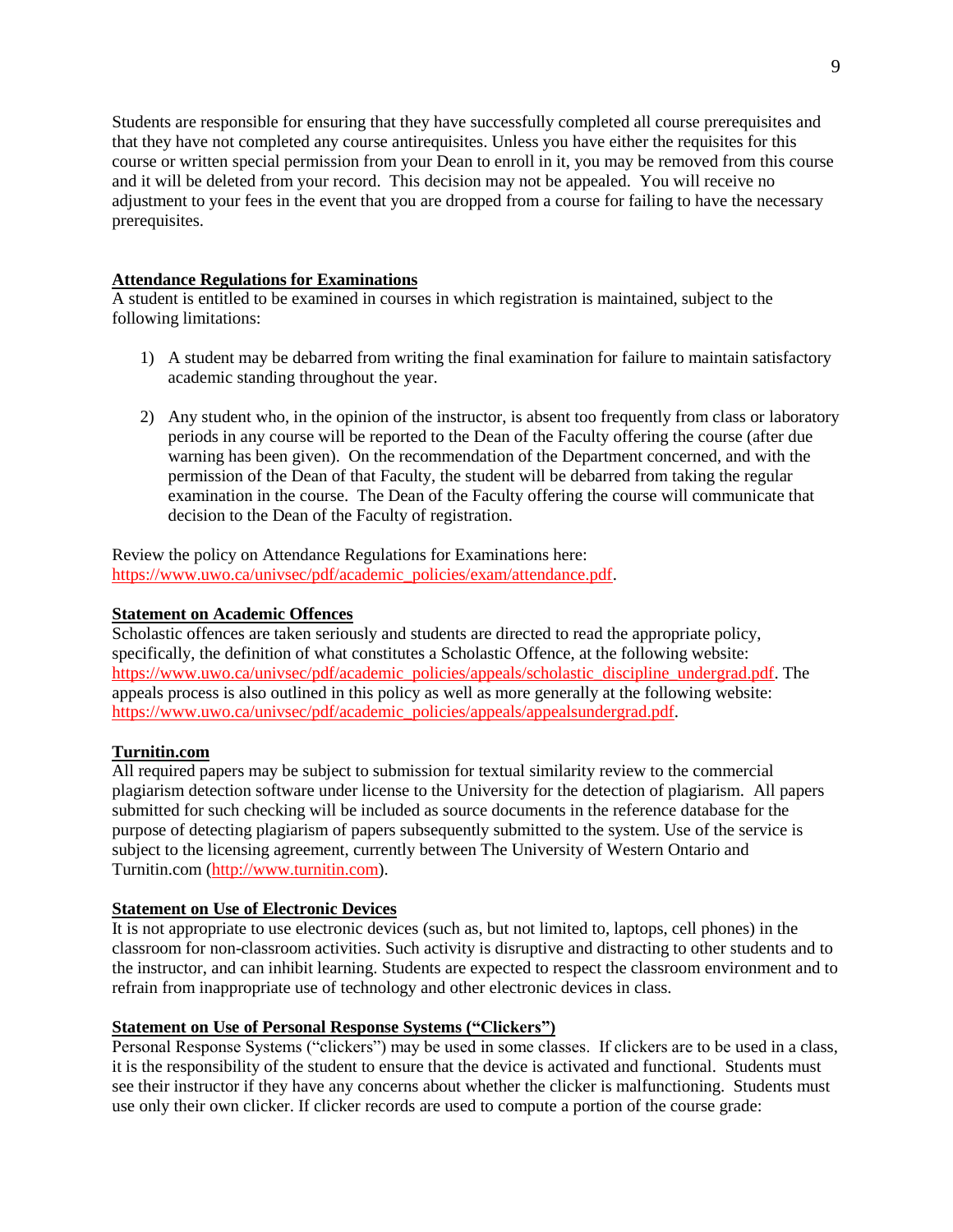- the use of somebody else's clicker in class constitutes a scholastic offence
- the possession of a clicker belonging to another student will be interpreted as an attempt to commit a scholastic offence.

### **Academic Consideration for Missed Work**

Students who are seeking academic consideration for missed work during the semester may submit a selfreported absence form online provided that the absence is **48 hours or less** and the other conditions specified in the Senate policy at

[https://www.uwo.ca/univsec/pdf/academic\\_policies/appeals/accommodation\\_illness.pdf](https://www.uwo.ca/univsec/pdf/academic_policies/appeals/accommodation_illness.pdf) are met.

Students whose absences are expected to last **longer than 48 hours**, or where the other conditions detailed in the policy are not met (e.g., work is worth more than 30% of the final grade, the student has already used 2 self-reported absences, the absence is during the final exam period), may receive academic consideration by submitting a Student Medical Certificate (for illness) or other appropriate documentation (for compassionate grounds). The Student Medical Certificate is available online at [https://www.uwo.ca/univsec/pdf/academic\\_policies/appeals/medicalform.pdf.](https://www.uwo.ca/univsec/pdf/academic_policies/appeals/medicalform.pdf)

All students pursuing academic consideration, regardless of type, must contact their instructors no less than 24 hours following the end of the period of absence to clarify how they will be expected to fulfill the academic responsibilities missed during their absence. **Students are reminded that they should consider carefully the implications of postponing tests or midterm exams or delaying submission of work, and are encouraged to make appropriate decisions based on their specific circumstances.**

Students who have conditions for which academic accommodation is appropriate, such as disabilities or ongoing or chronic health conditions, should work with Accessible Education Services to determine appropriate forms of accommodation. Further details concerning policies and procedures may be found at: [http://academicsupport.uwo.ca/.](http://academicsupport.uwo.ca/)

### **Policy on Academic Consideration for a Medical/ Non-Medical Absence**

### **(a) Consideration on Medical Grounds for assignments worth** *less than 10%* **of final grade: Consult Instructor Directly and Contact Academic Advising**

When seeking consideration on **medical grounds** for assignments worth *less than 10%* of the final course grade, and if the student has exceeded the maximum number of permissible Self-Reported absences, the student should contact the instructor directly. The student need only share broad outlines of the medical situation. The instructor **may** require the student to submit documentation to the academic advisors, in which case she or he will advise the student and inform the academic advisors to expect documentation. If documentation is requested, the student will need to complete and submit the [Student Medical Certificate.](https://www.uwo.ca/univsec/pdf/academic_policies/appeals/medicalform_15JUN.pdf) The instructor may not collect medical documentation. The advisors will contact the instructor when the medical documentation is received, and will outline the severity and duration of the medical challenge as expressed on the Student Medical Certificate and in any other supporting documentation. The student will be informed that the instructor has been notified of the presence of medical documentation, and will be instructed to work as quickly as possible with the instructor on an agreement for accommodation.

### **(b) Consideration on Non-Medical Grounds: Consult Huron Support Services/Academic Advising, or email [huronsss@uwo.ca.](mailto:huronsss@uwo.ca)**

Students seeking academic consideration for a **non-medical** absence (e.g. varsity sports, religious, compassionate, or bereavement) will be required to provide appropriate documentation where the conditions for a Self-Reported Absence have not been met, including where the student has exceeded the